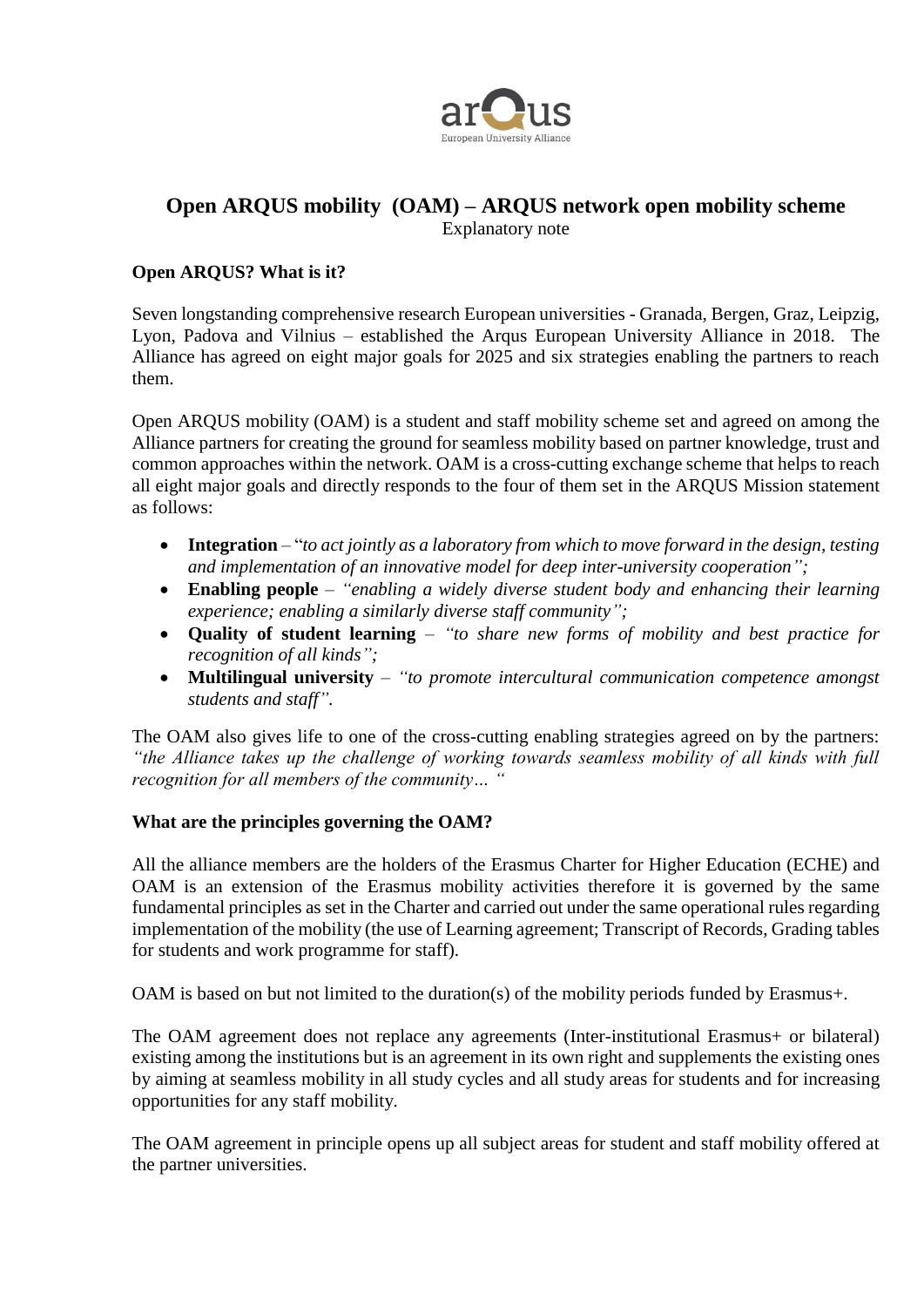Each Alliance university has the right to indicate restricted subject areas where OAM mobility will not be included in the selection calls and neither staff nor students from the Alliance partners will be accepted under the auspices of OAM. Nevertheless, it is hoped that such restrictions will be temporary and be applied more to the mobility numbers within the given subject area rather than subject area itself. The causes for restrictions should be analyzed and clearly communicated to the Alliance members.

## **Who can participate in OAM ?**

All regular students enrolled at Arqus Alliance universities of all levels and subject areas who meet general and/or specific criteria set by the sending and receiving university and language requirements specified within the agreement.

All academic staff at Arqus member universities from all subject areas who are nominated by the sending university and have agreed on the relevant work programme with the receiving university.

All administrative staff who are nominated by the sending university and have relevant work programme at the receiving university.

# **How does OAM work?**

All partners indicate a structure and a contact person responsible for the implementation of the OAM agreement.

The partners sign a tailor-made Erasmus+ agreement for the duration of maximum two years (until 2021) and fill in the Partner sheet which is annexed to it, indicating basic contact details, possible restricted subject areas, and the maximum number of students and staff they are ready to accept from each partner university per year.

The maximum accepted student and staff quota is indicated in the Partner sheet and is amended each year by July 1 for the upcoming academic year.

Each institution takes on the responsibility for analyzing the causes for the restrictions of some areas and looking for the solutions to open them up for the Arqus partners by 2025 at the latest.

If the sending university has more suitable applicants than indicated by the accepting institution, it is up to the staff responsible to negotiate the additional places. The OAM agreement does not presuppose exact balance in mobility numbers nor does it require keeping the count on either the number of mobile participants or months/weeks used by them over the years of the agreement in force.

The accepting university has the right to refuse nomination of the candidate (student or staff) in those cases where the goals of the Learning agreement or work programme cannot be met at the partner university.

### **How OAM can be financed?**

Each university is free to establish its own approach to financing their student and staff mobility within the OAM.

Mobility periods that are in line with Erasmus+ mobility duration and, in the case of student mobility, can ensure study period recognition are encouraged to use Erasmus grants.